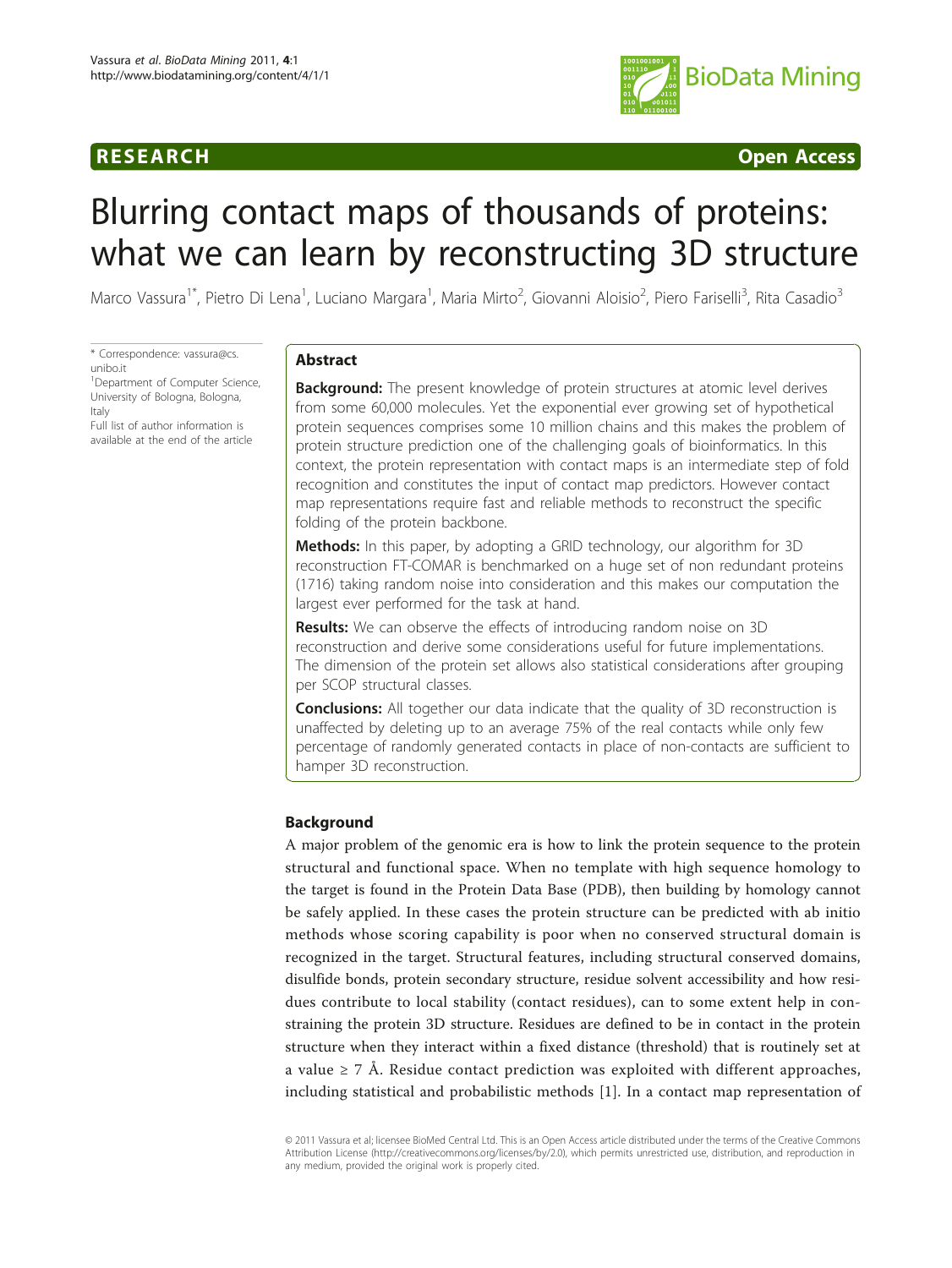the protein 3D structure, all the short and long range interactions promoting protein stability emerge to different extent depending on the threshold value adopted to compute the 2D projection. However, this representation poses first of all the problem of structure reconstruction. Recently it has been shown that the problem of computing a set of 3D coordinates consistent with some given contact map is equivalent to the unit-disk-graph realization, which is NP-hard [\[2](#page-13-0)]. Other well studied similar problems are structure determination from NMR data [[3,4\]](#page-13-0) and protein conformational freedom [[5\]](#page-13-0). However the different solutions described are not suited to protein 3D reconstruction given the different nature of distance constraints induced by the protein contact map. Several heuristic algorithms have been developed to address specifically the problem [[[6-10](#page-13-0)], and [[11\]](#page-13-0)]. Routinely, most of the methods were also tested on randomly blurred contact maps derived from small sets of proteins (in the range of 20-30 chains) and no general conclusion was derived.

In order to address the problem of structure reconstruction we developed COMAR [[12\]](#page-13-0), and FT-COMAR 1.0 [[13\]](#page-14-0), both performing quite efficiently. With FT-COMAR we could analyze the reconstruction performance on a set of 100 protein contact maps containing random errors [[13\]](#page-14-0). Recently a method focused on the search of the essential contacts in contact maps for protein 3D reconstruction. The method is however tested only on 12 proteins and this hampers again large scale statistical considerations [[14](#page-14-0)].

In this paper we analyze the performances of FT-COMAR 2.0, a modified version of FT-COMAR 1.0 where reconstructed structures satisfy known protein constraints (available on the web [\[15\]](#page-14-0)). Our tests are performed with a GRID technology on a much larger data set (1716 proteins) than in previous similar analysis from this group (100 proteins, [[13](#page-14-0)]), and after introducing random blurring of the computed maps. By this, we derive some conclusions that may help future implementations of methods for 3D reconstruction. We investigate the reconstruction quality as dependent on the protein length, and on the four major SCOP classes. We also investigate the effect of three types of random errors, general and/or restricted to contacts and non-contacts. We find that the reconstruction quality decreases at increasing protein length and this is rather independent of the protein structural class. Furthermore we find that randomizing errors on the map is conducive to the same reconstruction performance that is obtained when errors are randomly restricted to non-contacts. On the contrary random errors on contacts are highly tolerated and up to 50% of contacts may be wrong without a great loss of 3D reconstruction quality (RMSD≤5 Å). We then address the question of how many correct contacts we need in order to reconstruct the protein and we find that only 25% of correct entries are sufficient to obtain a 3D structure with RMSD≤5 Å from the native one. This effect is independent of the protein length and indicates that FT-COMAR can correctly reconstruct the 3D structure even from a small fraction of correct contacts. Prompted by this finding we develop a filter procedure that when applied makes the protein reconstruction independent of the protein length as long as 10% of random errors is included in the map.

#### Methods

#### Data set

The protein dataset was selected from SCOP [\[16](#page-14-0)], release 1.67. We removed sequence redundancy by using BLAST [[17\]](#page-14-0) and retrieved from PDB only those complete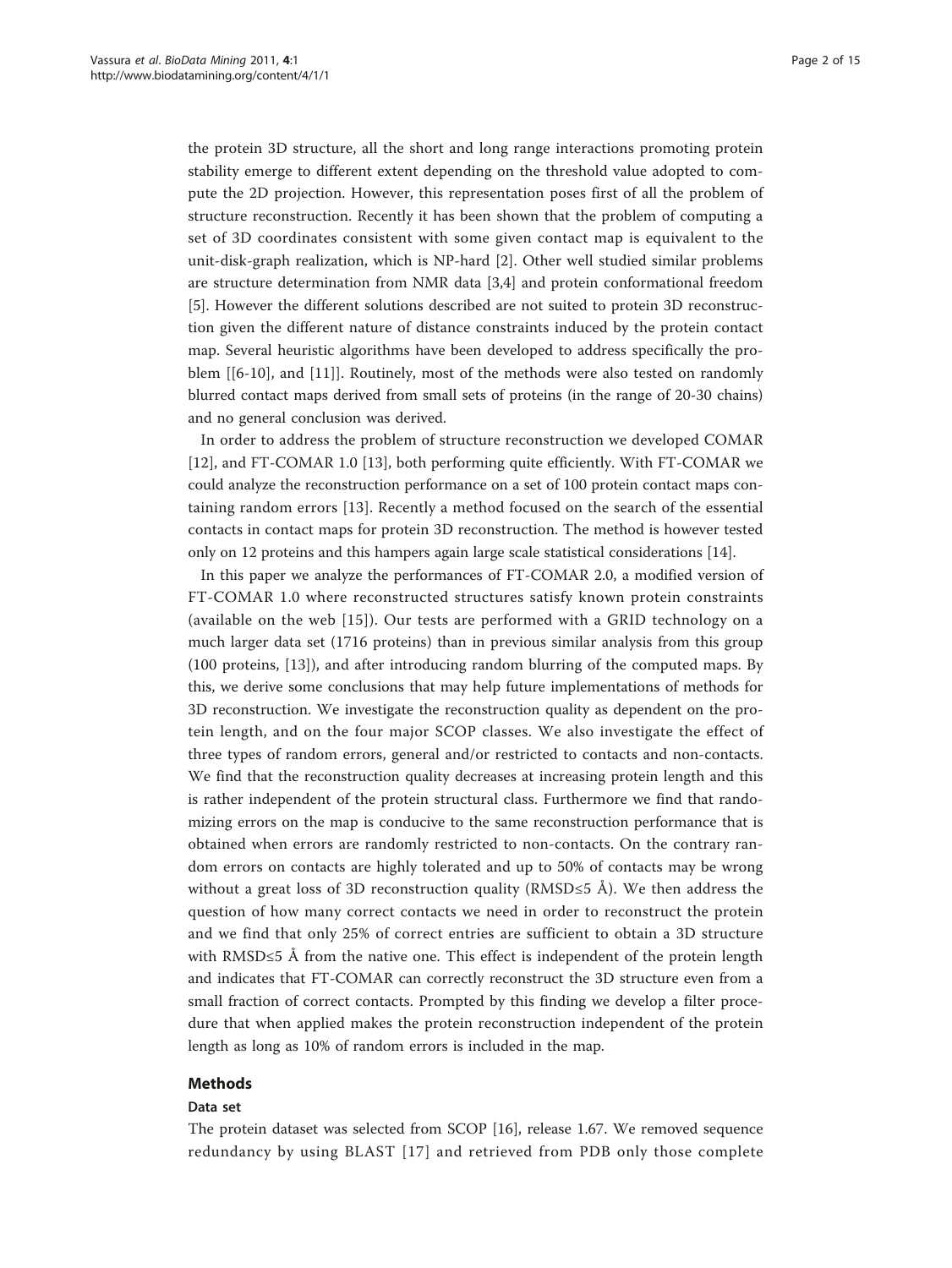structures whose resolution is  $\langle 2.5 \text{ Å}$ . Our final dataset consists of 1716 protein chains with sequence similarity <25%.

The residue length distribution of the proteins in data set is shown in Figure 1. Noticeably most of the proteins have length ≤700 residues. The distribution of our dataset according to the SCOP classification is:

- 1362 mono domain proteins: 251 all Alpha, 286 all Beta, 376 Alpha/Beta, 332 Alpha+Beta; and 117 in other classes;
- 354 multi-domain proteins: 17 all Alpha, 42 all Beta, 46 Alpha/Beta, 39 Alpha +Beta; and 210 in other classes.

#### Protein representation and contact maps

One of the most widely used representation of contact residues defines two residues i and *j* to be in contact when the Euclidean distance between their respective  $Ca$  atoms is below some given threshold  $t$ . Typical threshold values considered in literature vary between 7 and 12 Å. Threshold values equal to 7 and 8 Å minimize the distance between residue physical contacts and  $Ca$  contacts [[18](#page-14-0)]. The residue-residue *contact* map of a protein is a two-dimensional approximation of the protein structure. Formally, a contact map of threshold t is the binary symmetric matrix M such that  $M_{ij} =$ 1 if and only if the Euclidean distance between the  $C\alpha$  atoms of residues i and j is less than or equal to  $t$  (Figure [2a](#page-3-0)). As we showed in [[12\]](#page-13-0), the higher the threshold values the better is the 3D reconstruction; low threshold values often lead to very different structures (up to 40 Å RSMD) starting from the same contact map. Similarly to [\[13](#page-14-0)], in this work we adopt  $t = 12$  Å for experiments where the effect of random errors is analyzed. To measure the similarity between two protein structures described by some

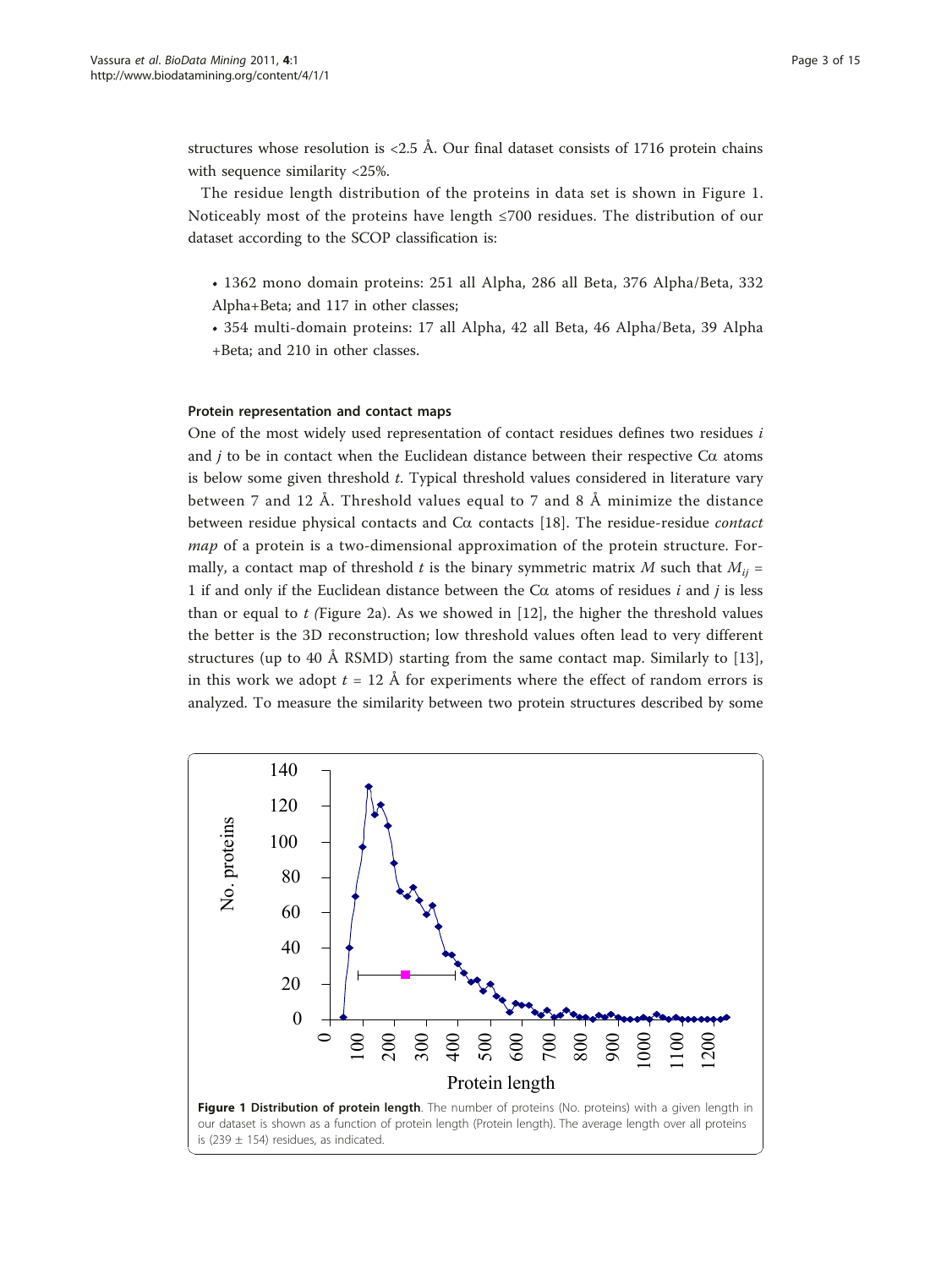<span id="page-3-0"></span>

set of coordinates  $C, C \in \mathbb{R}^{3 \times n}$ , we compute the Root Mean Square Deviation (RMSD), defined as:

$$
D_k = \sqrt{\frac{1}{n} \sum_{i=1}^{n} (C'[i] - C_k[i])^2}
$$
 (1)

where  $C_k \in \mathbb{R}^{3 \times n}$  is obtained by rotating, translating, or mirroring the coordinates set C. Mirroring is needed since the native structure and its topological mirror share the same distance map and thus the same contact map. In this work we consider structures to be similar only when their RMSD value is  $\leq 5$  Å.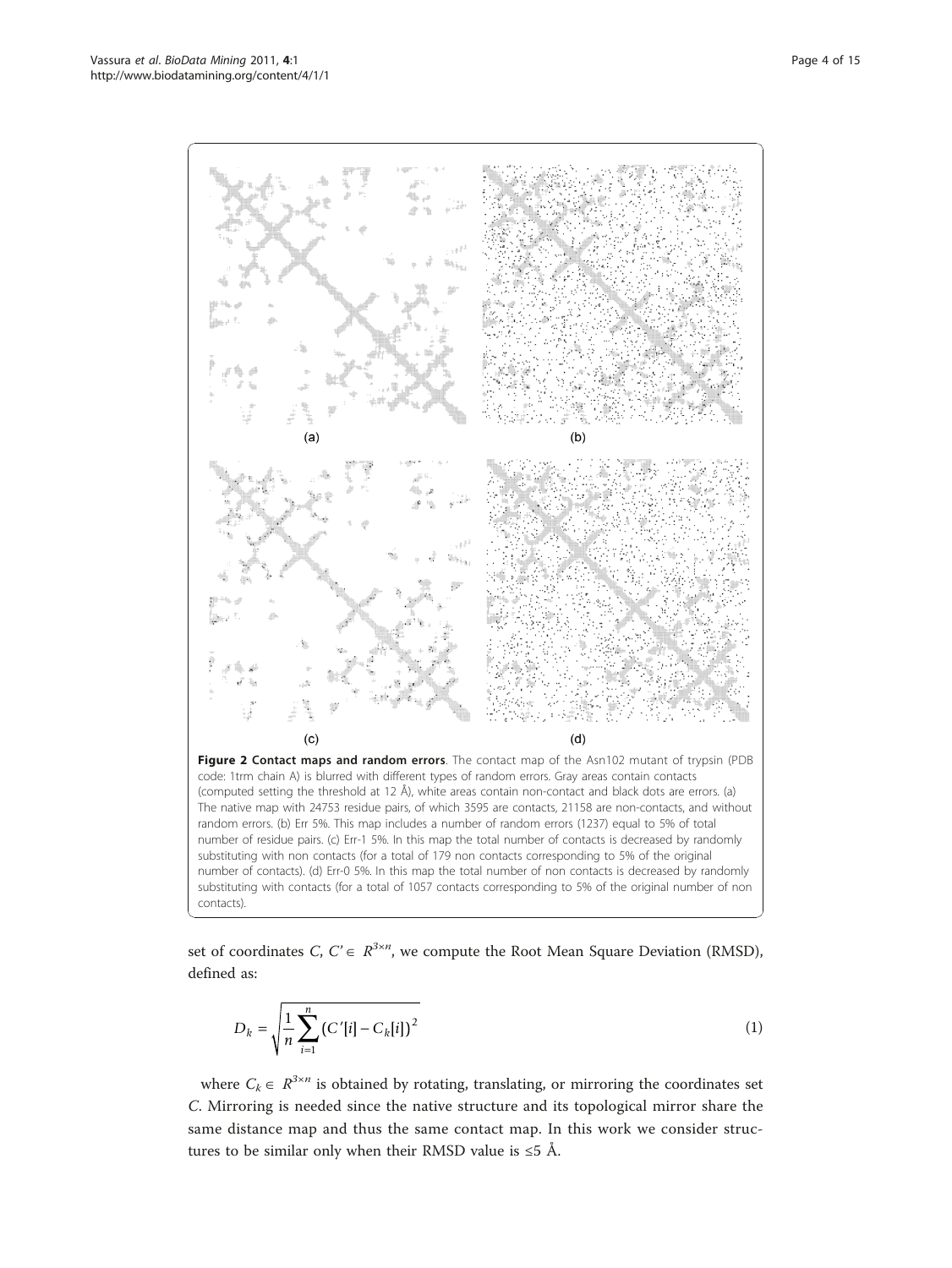#### Description of FT\_COMAR 2.0

In this section we describe FT-COMAR 2.0, a fault tolerant version of COMAR generating 3D structures satisfying the backbone constrains.

FT-COMAR(CM  $\in$  {-1,0,1}<sup>n×n</sup>, t  $\in$  N)

//Pre-processing phase: error filtering

1:  $CM' \leftarrow$  FILTER(CM)

//First phase: initial solution generation

2:  $C \leftarrow \text{FT-RANDOM-PREDICT}(CM, t)$ 

//Second phase: refinement

- 3:  $C \leftarrow \text{FT-CORRECT}(CM, C, t)$
- 4: set ε to a strictly positive value

5: while *C* is not a Cα trace consistent with CM' and  $ε > 0$  do

6:  $C \leftarrow \text{FT-PERTURE}(CM, C, t, \varepsilon)$ 

7:  $C \leftarrow \text{FT-CORRECT}(CM, C, t)$ 

8: decrement slightly ε

9: if C is not a C $\alpha$  trace then  $C \leftarrow \text{Ca-TRACE}(CM, C, t)$ 

### 10: return C

FT-COMAR consists of three phases. In the pre-processing phase, the input contact map is scanned with a filtering procedure (FILTER) in order to mark the unsafe entries. The marked entries will then be ignored in the next computations (FT-RAN-DOM-PREDICT, FT-PERTURBATE and FT-CORRECT). In the first phase (Phase 1), the algorithm generates a random initial set of 3D coordinates  $C \in R^{3 \times n}$ (RANDOM-PREDICT) that is the starting point for the refinement procedure. In Phase 2 the algorithm iteratively applies two local correction/perturbation techniques to the current set of coordinates, FT-CORRECT and FT-PERTURBATE. This procedure refines the initial set of coordinates and eventually leads to a new set of coordinates that are completely or almost completely consistent with the given contact map. The refinement continues until the set of coordinates satisfies the protein constraints provided by the input contact map or until a control parameter  $\varepsilon$  becomes 0. The control parameter  $\varepsilon$  has an initial positive value and it is iteratively decremented after some refinement steps.

As a final check, the  $C\alpha$ -TRACE function ensures that the reconstructed structure satisfies the backbone constrains, namely the distance between consecutive coordinates, set between 3.5 and 4  $\AA$ , and the minimum distance between any pair of coordinates, set to 3.5 Å. The FILTER function identifies unsafe areas of the contact map. The functions FT-RANDOM-PREDICT, FT-CORRECT and FT-PERTURBATE are similar to the non fault tolerant version, with the only difference of neglecting entries of the contact map labelled as unsafe. FT-RANDOM-PREDICT computes the initial solution. When fragments of the protein demonstrate a high degree of independence with respect to mutual interactions, FT-RANDOM-PREDICT splits the initial contact map into submatrices,. Then a set of coordinates is separately generated for each sub matrix with an embedding algorithm [\[3](#page-13-0)]. The sets of coordinates are then merged to give the initial solution. FT-CORRECT moves residues in the reconstructed 3D structure in order to decrease the difference between entries of the computed and input contact maps while preserving identical values. Concomitantly with FT-CORRECT,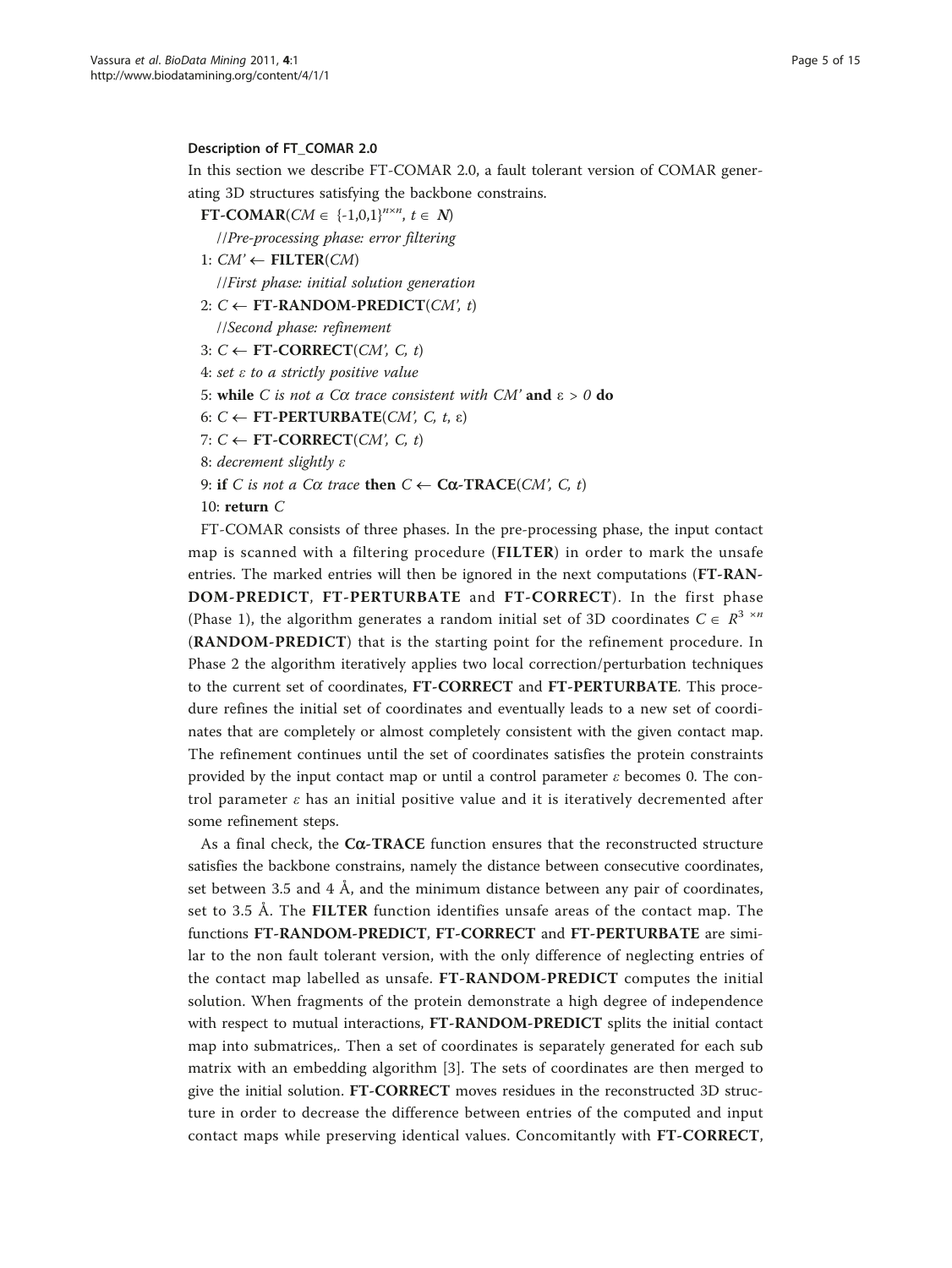FT-PERTURBATE perturbs the residue position for optimising the overlap of contact maps. Details on these functions can be found in [\[12\]](#page-13-0).

In the following we describe FILTER and  $C\alpha$ -TRACE as a new development. FIL-TER searches input contact maps for 'unsafe' areas, namely false entries due to noise. This is implemented by assuming that two residues i,j are in contact if and only if they share a high number of neighbors, i.e. there is a high number of residues which are in contact with both i and j. In our dataset, at the selected contact threshold (12 Å, section 2.2), only 6% of residues which are in contact share less than 10 neighbors and just the 0.7% of residues which are not in contact share >18 neighbors. Thus our filtering procedure marks contact C [i, j] as unsafe (setting C [i, j] to -1) if:

- C  $[i, j] = 1$  (*i* and *j* are in contact) and *i*, *j* share <10 neighbours, i.e. residue *i* is in contact with  $\langle 10 \rangle$  residues which are in contact also with residue *i*;
- C  $[i, j] = 0$  (i and j are not in contact) and i, j share >18 neighbours, i.e. residue i is in contact with >18 residues which are in contacts also with residue j.

FILTER output is the contact map with unsafe areas set to -1. These entries are then neglected by FT-COMAR.

The  $C\alpha$ -TRACE function changes a given set of coordinates to satisfy the following constraints as derived from the Ca protein representation:

- the distance between consecutive coordinates  $i, i+1$  is between 3.5 and 4 Å;
- the distance between any pair of coordinates  $i, j$  is  $\geq 3.5$  Å.

The coordinate refinement is obtained with a correction/perturbation cycle [similarly to the refinement phase of FT-COMAR (section 2.3)].

**Cα-TRACE** (*CM*  $\in$  {-1,0,1}<sup>n×n</sup>, *C*  $\in$  **R**<sup>3×n</sup>, *t*  $\in$  *N*)

1: set ε to a strictly positive value

2: while C is not a C $\alpha$  trace consistent with CM and  $\varepsilon > 0$  do

- 3:  $C \leftarrow \text{FT-PERTURBATE-TRACE}(CM, C, t, \varepsilon)$
- 4:  $C \leftarrow \text{FT-CORRECT-TRACE}(CM, C, t)$
- 5: decrement slightly ε
- 6: if C is not a C $\alpha$  trace then C $\alpha$ -TRACE-FIX(C, t)

7: return C

Here FT-PERTURBATE-TRACE and FT-CORRECT-TRACE are similar to FT-CORRECT and FT-PERTURBATE with the only addition of the C $\alpha$ -TRACE constraints. FT-CORRECT-TRACE moves residues and FT-PERTURBATE-TRACE refines their mobility. When after refinement (lines  $1-5$  of  $C\alpha$ -TRACE) the set of coordinates C is not a C $\alpha$  trace, the function C $\alpha$ -TRACE-FIX imposes the C $\alpha$ -TRACE constraints neglecting the original contact map. This is obtained by running  $C\alpha$ -TRACE with an "unsafe" contact map (all entries set to -1).

### Introducing random errors in real contact maps

To evaluate fault tolerance of FT-COMAR to white noise (i.e. random errors) we introduce three types of random errors: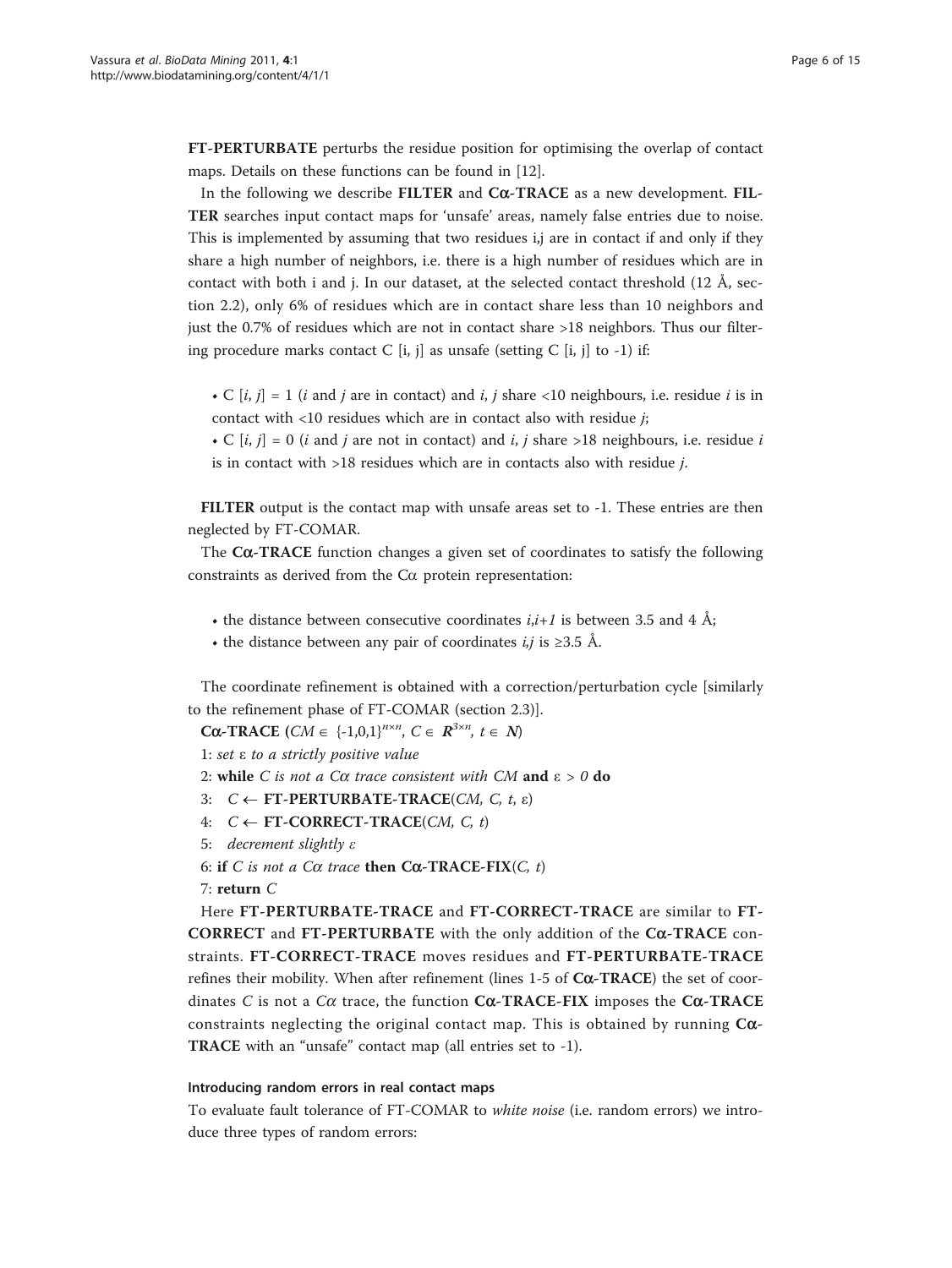• Err. A random error is generated by flipping a random entry of the native contact map (Figure [2b\)](#page-3-0). To introduce  $x\%$  errors we generate x errors for each 100 couples of residues and the total number of errors is:

$$
\frac{x}{100} \frac{n(n-1)}{2} \tag{2}
$$

• Err-1 (errors on contacts). The entry of the contact map is flipped only if it is a contact (Figure [2c\)](#page-3-0). Here  $x\%$  errors indicate that the total number of errors is:

$$
\left(\frac{x}{100} \cdot \# \text{ contacts}\right) \tag{3}
$$

• Err-0 (errors on non-contacts). Errors are generated as before by changing entries in the contact map only for non contacts (Figure [2d\)](#page-3-0). Here  $x\%$  errors indicate that the total number of errors is:

$$
\frac{x}{100} \left( \frac{n(n-1)}{2} - \text{\# contacts} \right) \tag{4}
$$

where  $n$  is the protein length.

We generate 10 (distinct) perturbed maps by introducing x% random errors on the native map and run our algorithm, partially randomized, 10 times on each map. By this in order to test the reconstruction tolerance in presence of x% random errors for every native contact map, we generate 10 perturbed contact maps and compute 10 reconstructions for each map, for a total of 100 runs.

#### Computational environment

Testing FT-COMAR is computationally expensive since it requires several applications that must be run to introduce errors in contact maps, compute the reconstruction and evaluate the performances. Each execution is repeated 100 times, as described in section 2.3, for a total of 12,154,234 jobs. This is a typical example of parameter sweep application (PSA), i.e. it consists of many loosely-coupled tasks that can be executed in parallel [[19,20](#page-14-0)]. The single execution runs in a time ranging from micro seconds to several minutes depending on the protein length and on the percentage of errors introduced. Here the whole experiment was run by using the LIBI Grid PSE [\[21\]](#page-14-0). The average number of jobs running concurrently over the EGEE and SPACI Grid infrastructures was about 120 with a total of 4,500 different worker nodes. By this the execution time was greatly reduced from 34.16 years on a typical pc to about three months.

# Results and Discussion

#### Protein structure reconstruction from contact maps with white noise

The performance of FT-COMAR is analyzed by introducing white noise in the contact maps. The results are obtained on a set of non-homologous proteins which is orders of magnitude larger than any set adopted so far [6, 7, 8, 9, 10, and 11]. For each protein and each percentage of random errors 10 different noisy contact maps are generated. Then, for each noisy contact map we performed 10 different reconstructions. Results in Figure [3](#page-7-0) are obtained by averaging RMSD over about 1,000,000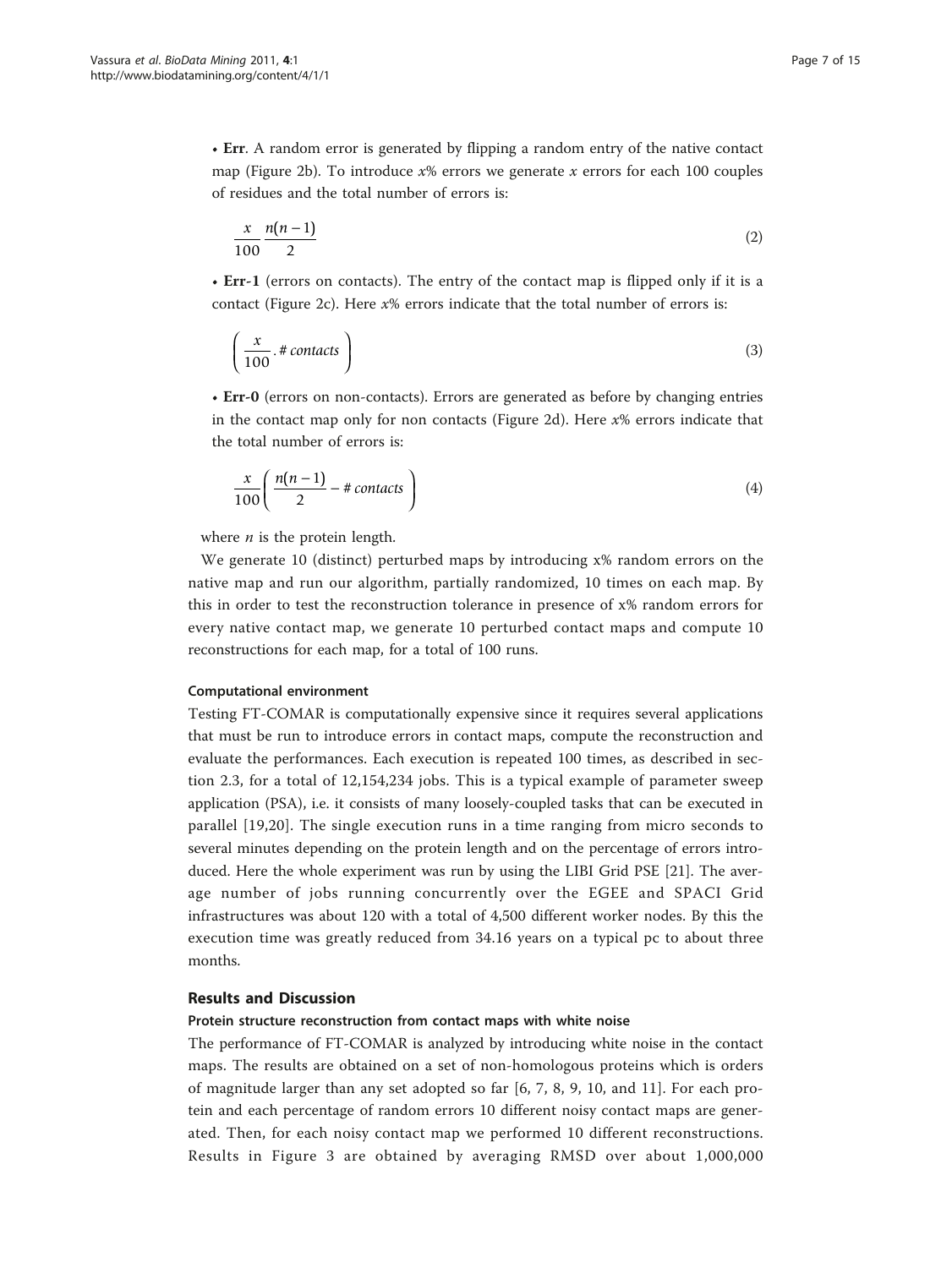<span id="page-7-0"></span>

reconstructions. The results indicate that the reconstruction quality decreases at increasing percentage of random errors and at increasing protein length (Figure 3). Considering the length distribution of the protein set we can conclude that FT-COMAR safely reconstruct proteins of any length starting from contact maps without errors. When white noise is incrementally added, proteins with length  $\leq$  350 residues are safely reconstructed (RSMD≤5 Å) provided that blurring affects 1% of the contact map. At increasing percentage of added random errors, native protein reconstruction fails: the longer the proteins the lower is the percentage of tolerated random errors (Figure 3). This is due to the fact that at a fixed percentage the number of errors increases with protein size (for instance 10% of random flips introduced on a 100 residue-long protein correspond to 450 errors added to its contact map, while 1% random errors on a protein of 400 residues amount to 798 contact map errors).

Reconstruction is also evaluated as function of protein folds and for sake of clarity we separately consider monodomain and multidomain proteins that are listed according the four major SCOP structural classes, respectively. In all cases contact maps were blurred with 5% random entries. The reconstruction quality is decreasing more as a function of the protein length than considering the SCOP classes, and this is so both for monodomain and multidomain proteins (Figure [4](#page-8-0) and [5](#page-8-0)). On average, FT-COMAR performances are worse on all-alpha proteins. We find that proteins for which the contact map is not informative, i.e. the native contact map corresponds to highly different 3D structures, are abundant only in the all-alpha protein set [\[12](#page-13-0)]. This behaviour is possibly due to the on average lower content of long range contacts in all-alpha protein contact maps than in the other proteins.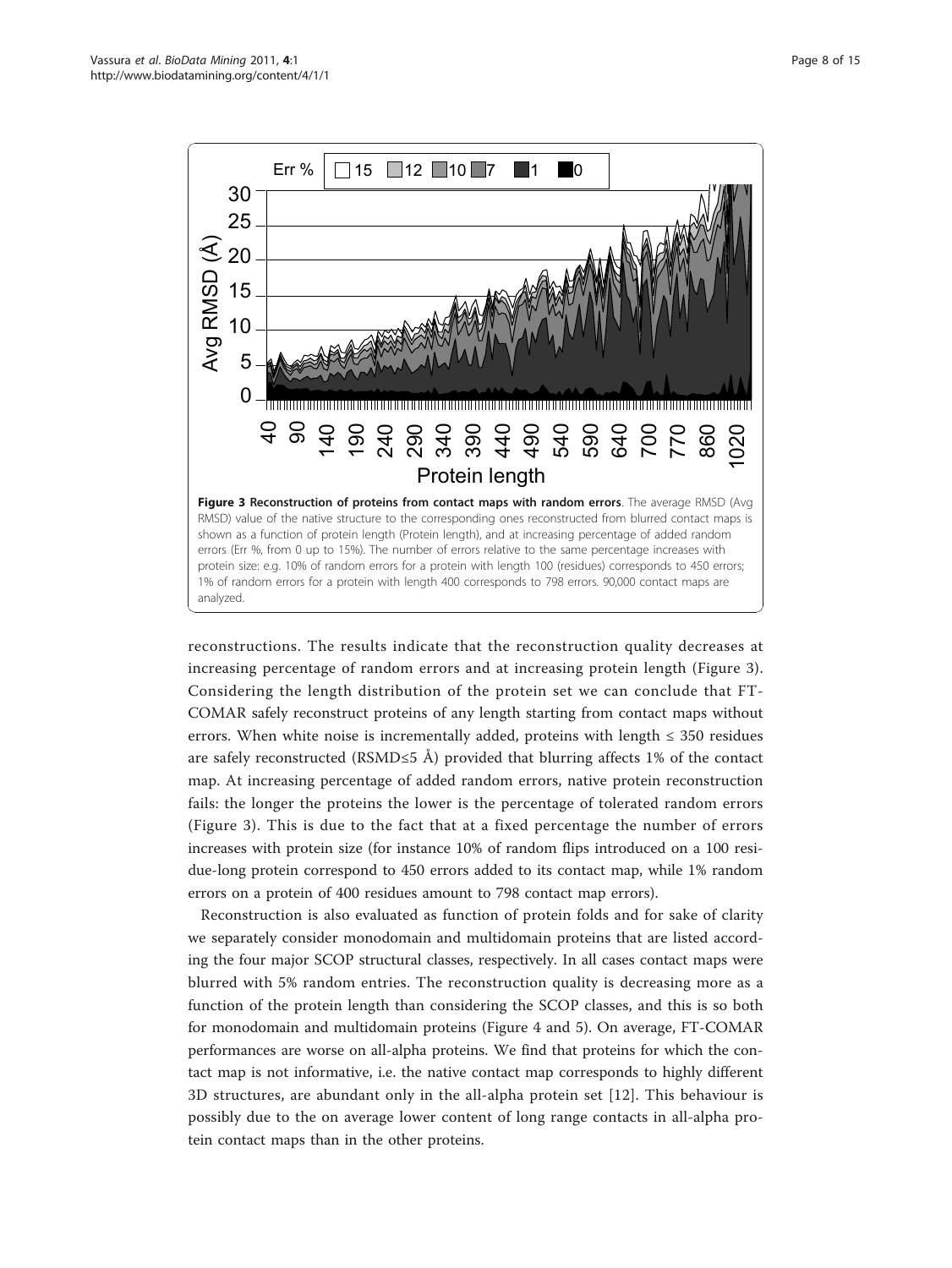<span id="page-8-0"></span>



from contact maps blurred with 5% random errors is plotted as a function of the protein length (Protein length). Here only multi-domain proteins of the four major SCOP classes are considered (see section 2.1). Legend is as in Figure 4.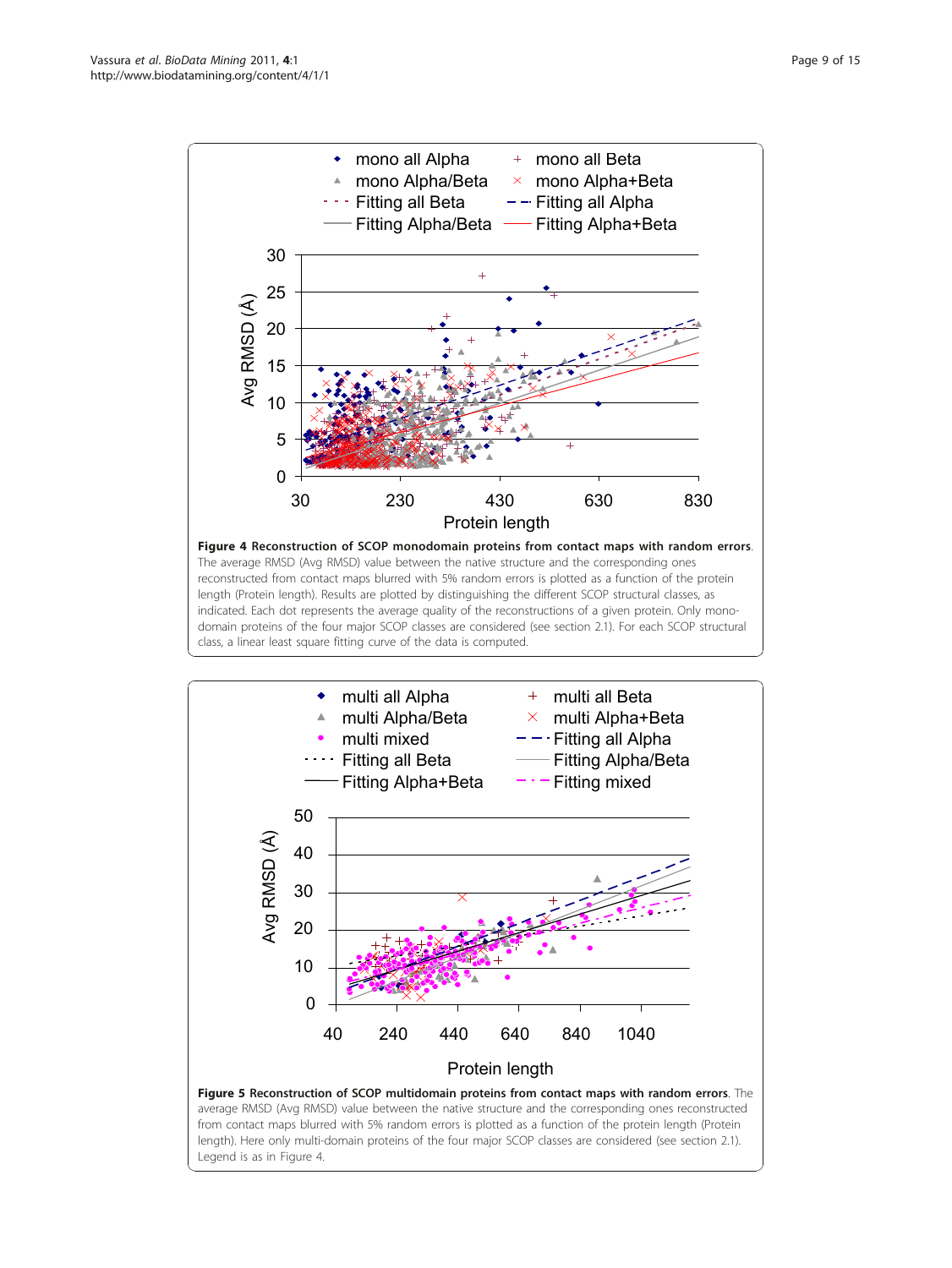Protein structure reconstruction from contact maps as a function of the white noise type

FT-COMAR reconstructs contact maps containing different types of random errors (see section 2.3). Our results (Figure 6) indicate that reconstruction within the limiting threshold value (RSMD≤5 Å) is tolerating random noise on contacts more than on non-contacts. The fault tolerance pattern of reconstruction as a function of added random noise to noncontacts (Err-0) overlaps that of all entries (Err) (Figure 6). Reconstruction is much more tolerant to white noise when it affects only contacts (Err-1). In Figure 6, the average RMSD value of contact maps with 50% randomly flipped contacts (from contact to non contact) is about 5 Å. This value is quite similar to that of contact maps where 1% of the non-contacts randomly flips to contacts. The high standard deviation indicates that for each percentage of Err-0 and Err in a contact map both high and low quality reconstructions are obtained and this depends mostly on the effect of protein length, as shown above. On the contrary, for the Err-1 experiments the obtained standard deviation is small, indicating that when contacts randomly flip to non contacts, reconstruction quality is independent of protein length. Furthermore, if we consider that the number of contacts in a typical contact map corresponds to about 5% of the entries we can estimate that the number of errors in 1% of the non-contacts roughly correspond to 20% of the contact entries. Even in this case, considering the sheer number of errors instead of the percentage, when we restrict errors to contacts (Err-1) we obtain more accurate reconstructions. These findings confirm that contact maps with errors on contacts (under predictions) can be used to reconstruct the 3D protein structure more accurately than contact maps with errors on non-contacts (over predictions).

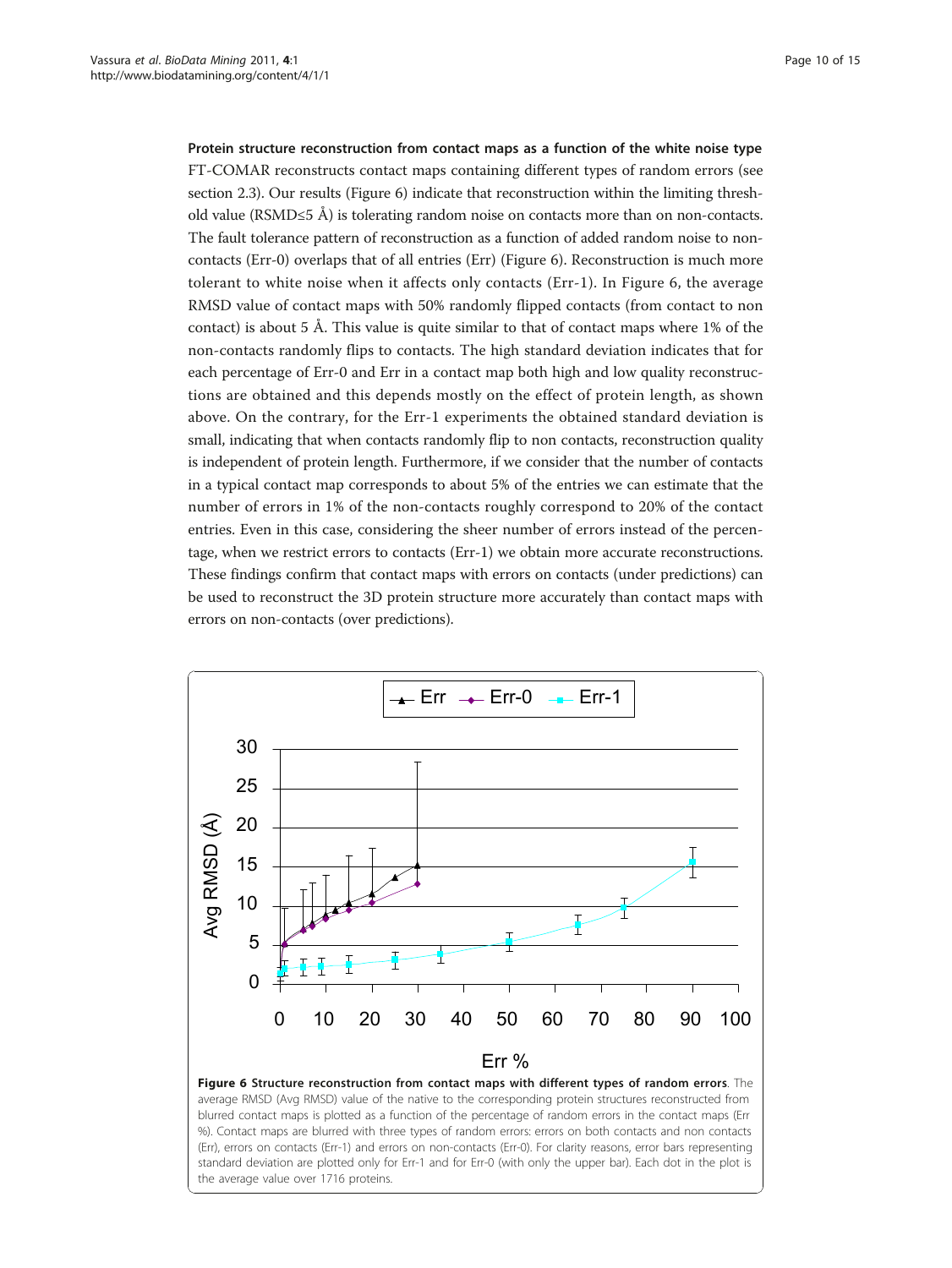#### Reconstruction of contact maps as function of its partial deletion

In order to quantify the amount of information needed to obtain a high quality reconstruction we randomly removed different amounts of contact map entries. Adopting this procedure, we verify that on average FT-COMAR can tolerate up to 75% randomly skipped entries (Figure 7) when reconstructing protein structure in the whole interval of lengths considered. As a second step we analyze the effect of deleting entries on blurred contact maps. As an example we show the results in Figure [8.](#page-11-0) Here 25% of the entries on the noisy contact maps were removed and the results indicate that overall reconstruction occurs with the performances already described in Figure [3](#page-7-0). This finding suggests that a large fraction of the map entries can be deleted in order to remove noise without affecting the reconstruction performance.

#### Reconstruction of contact maps as function of pre-filtered white noise

The high tolerance of FT-COMAR to entry deletion is exploited by implementing a method suited to selectively removing errors from a noisy contact map. Taking into consideration that on average contacts tend to cluster [[13\]](#page-14-0), we designed a simple prefiltering procedure which processes entries by sorting them in relation to the number of common contacting residues (see Methods). The following rules were implemented: 1) a contact between two residues  $i$  and  $j$  is deleted if there are too few common contacting residues; 2) a non-contact is deleted if there are too many common contacting residues. The results obtained when this pre-processing is applied are reported in Figure [9.](#page-11-0) It appears that the reconstruction quality increases for medium size and long proteins up to 10% random errors. Furthermore, the reconstruction quality becomes nearly independent of the protein length up to 8-10% random errors.

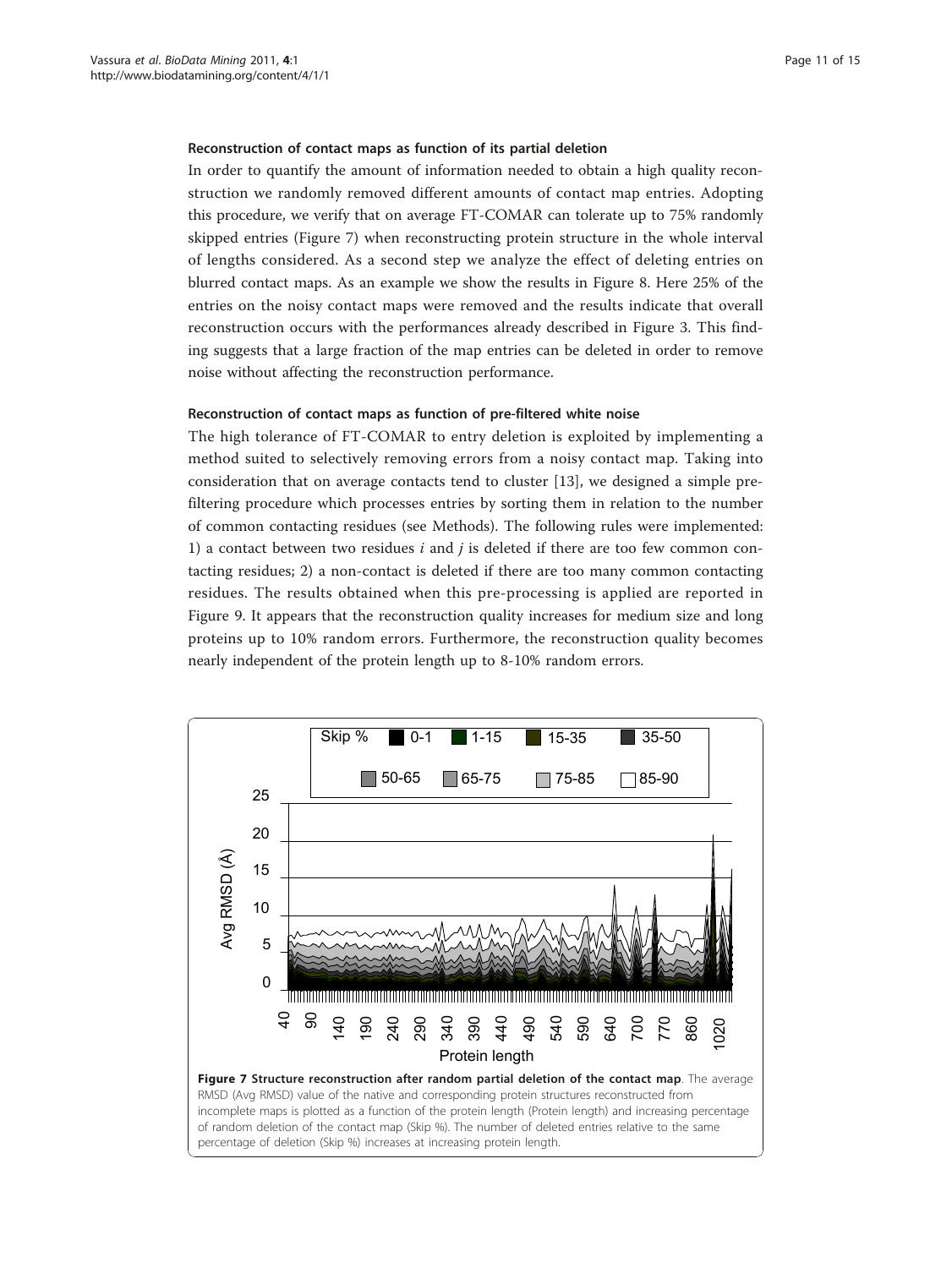<span id="page-11-0"></span>

# Computing time

FT-COMAR is suited for large-scale experiments because it is a reasonable fast algorithm, as shown in Figure [10.](#page-12-0) Here, the time needed to reconstruct the noisy contact maps with the filter procedure is shown as a function of the protein length. As expected, the running times get worse at increasing protein size and increasing

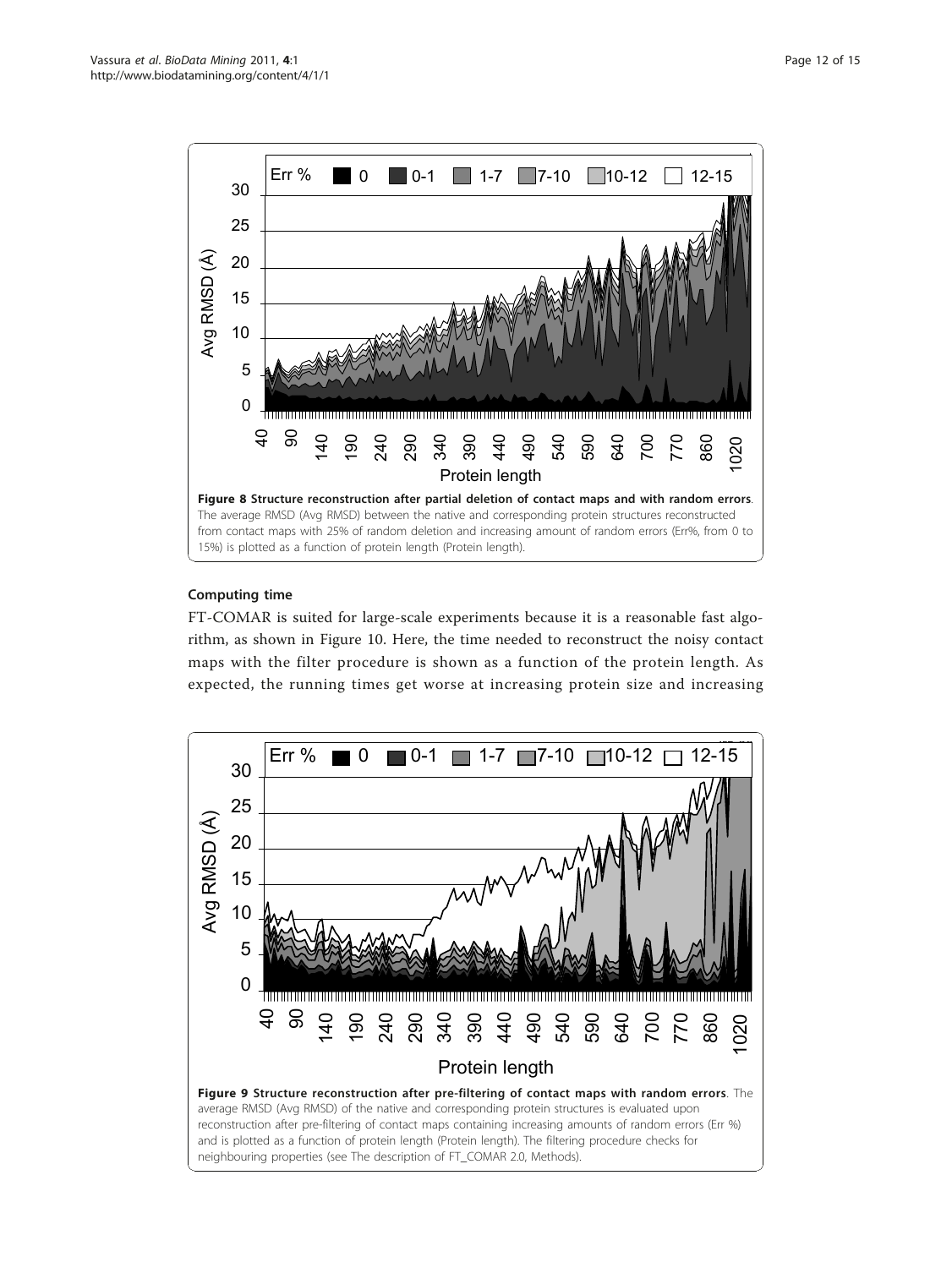<span id="page-12-0"></span>

percentages of errors in the map, ranging from a fraction of second for short proteins to nearly half a hour for long proteins. It is worth noticing that contact maps that are better reconstructed require less running time.

# Conclusions

Reconstruction of contact maps is a necessary step of 3D protein reconstruction. The step is particularly relevant when contact maps are predicted. Presently the prediction quality of contact maps is still too low to allow protein reconstruction and this has been discussed elsewhere [\[15\]](#page-14-0). In this work we focus on the effect of white noise on contact map reconstruction with the specific aim of setting some constraints for future developments. For this reason we undertook a large scale analysis of the effect of random noise on the reconstruction of contact map with our FT-COMAR. Reconstruction quality decreases at increasing protein length and it is rather independent of the protein structural class, with the exclusion of all-alpha proteins that on average are the most difficult to reconstruct. This can be reconciled with the suggestion that in contact maps long range contacts play a critical role in 3D reconstruction [[1](#page-13-0)[,18](#page-14-0)] and that all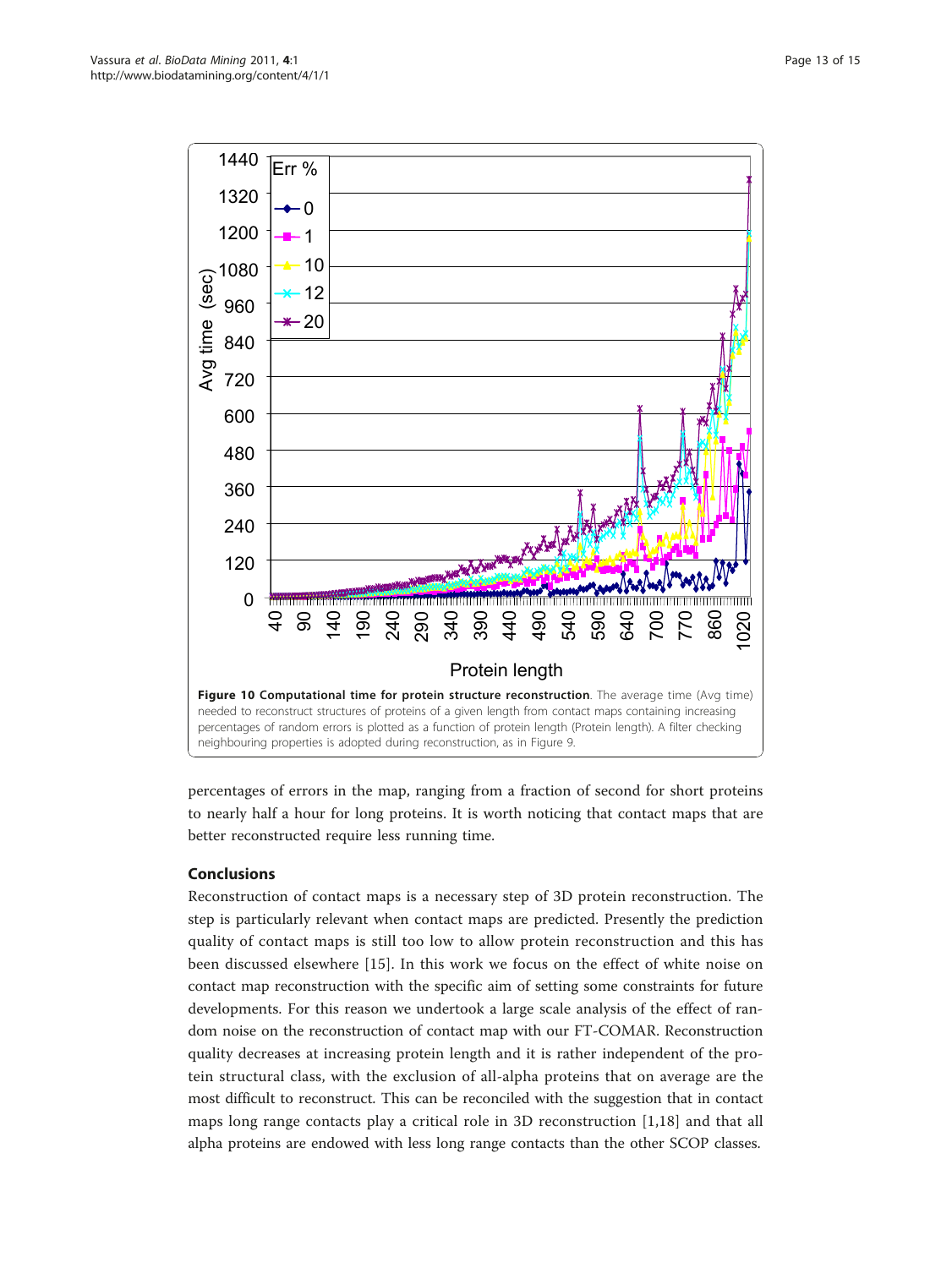<span id="page-13-0"></span>The large scale analysis that allows a more accurate statistics than before indicates also that 25% of the randomly selected entries of the native contact map is enough to correctly reconstruct the protein structure. Considering that introducing random errors quickly degrades the quality of reconstruction and that this is not due to random flipping of contacts into non-contacts we conclude that the correctness of contacts in the map is more important than their relative abundance. Therefore our large-scale effort validates the concept that wrong contacts make the reconstruction more problematic than missed contacts. Essential contacts for protein reconstruction were described before [[14\]](#page-14-0). Also in our hand and for FT\_COMAR, few key contacts are more conducive to the real/close-to-the-real protein structure than many noisy contacts. Prompted by this, we developed a simple filtering procedure. Its application that labels "unsafe" certain blurred areas of the map, greatly improves the quality of reconstructed structures even for long protein chains. All together these findings are landmarks to be considered in developing future 3D reconstruction tools and also predictors of contact maps.

#### Acknowledgements

We thank MIUR for the following grants: PNR 2001-2003 (FIRB art.8) and PNR 2003 projects (FIRB art.8) on Bioinformatics for Genomics and Proteomics, both delivered to RC. All the authors thank the LIBI-Laboratorio Internazionale di BioInformatica.

#### Author details

<sup>1</sup>Department of Computer Science, University of Bologna, Bologna, Italy. <sup>2</sup>Lecce & SPACI Consortium, Department of Innovation Engineering, University of Salento, Lecce, Italy. <sup>3</sup>Biocomputing Group, Department of Biology, University of Bologna, Bologna, Italy.

#### Authors' contributions

MV developed and implemented FT-COMAR, prepared testing programs, checked them on a reduced dataset, and drafted the manuscript. LM mainly designed FT-COMAR. PDL contributed in improving and reengineering FT-COMAR. PF contributed to the analysis of results. MM and GA executed the tests on the large scale dataset managing the LIBI Grid PSE. RC coordinated the whole project, contributed to the analysis of results and to the final version of the manuscript. All authors read and approved the final manuscript.

#### Competing interests

The authors declare that they have no competing interests.

#### Received: 26 August 2010 Accepted: 13 January 2011 Published: 13 January 2011

#### References

- 1. Izarzugaza JM, Graña P, Tress ML, Valencia A, Clarke ND: [Assessment of intramolecular contact predictions for CASP7.](http://www.ncbi.nlm.nih.gov/pubmed/17671976?dopt=Abstract) Proteins 2007, 69(Suppl 8):152-8.
- 2. Breu H, Kirkpatrick DG: Unit disk graph recognition is NP-hard. Computational Geometry 1998, 9:3-24.
- 3. Havel TF: Distance Geometry: Theory, Algorithms, and Chemical Applications. Encyclopedia of Computational Chemistry John Wiley & Sons, Ltd; 1998.
- 4. Moré J, Wu Z: Distance geometry optimization for protein structures. Journal on Global Optimization 1999, 15:219-234.
- 5. De Groot BL, van Aalten DMF, Scheek RM, Amadei A, Vriend G, Berendsen HJC: [Prediction of protein conformational](http://www.ncbi.nlm.nih.gov/pubmed/9329088?dopt=Abstract) [freedom from distance constraints.](http://www.ncbi.nlm.nih.gov/pubmed/9329088?dopt=Abstract) Proteins 1997, 29:240-251.
- 6. Bohr J, Bohr H, Brunak S, Cotterill RMJ, Fredholm H, Lautrup B, Petersen SB: [Protein structures from distance](http://www.ncbi.nlm.nih.gov/pubmed/7685827?dopt=Abstract) [inequalities.](http://www.ncbi.nlm.nih.gov/pubmed/7685827?dopt=Abstract) J Mol Biol 1993, 231:861-869.
- 7. Galaktionov SG, Marshall GR: Properties of intraglobular contacts in proteins: an approach to prediction of tertiary structure. System Sciences, 1994. Vol.V:, Proceedings of the Twenty-Seventh Hawaii International Conference on Biotechnology Computing 1994, 5:326-335.
- 8. Pollastri G, Vullo A, Fiasconi P, Baldi P: Modular DAG-RNN Architectures for Assembling Coarse Protein Structures. J Comp Biol 2006, 13(3):631-650.
- 9. Vendruscolo M, Kussell E, Domany E: [Recovery of protein structure from contact maps.](http://www.ncbi.nlm.nih.gov/pubmed/9377713?dopt=Abstract) Folding and Design 1997, 2(5):295-306, September 1997.
- 10. Vendruscolo M, Domany E: [Protein folding using contact maps.](http://www.ncbi.nlm.nih.gov/pubmed/10668399?dopt=Abstract) Vitam Horm 2000, 58:171-212.
- 11. Chen Y, Ding F, Dokholyan NV: [Fidelity of the Protein Structure Reconstruction from Inter-Residue Proximity](http://www.ncbi.nlm.nih.gov/pubmed/17542631?dopt=Abstract) [Constraints.](http://www.ncbi.nlm.nih.gov/pubmed/17542631?dopt=Abstract) J Phys Chem B 2007, 111(25):7432-7438.
- 12. Vassura M, Margara L, Di Lena P, Medri F, Fariselli P, Casadio R: Reconstruction of 3D Structures From Protein Contact Maps. IEEE/ACM Transactions on Computational Biology and Bioinformatics 2008, 5:3, July-September 2008.